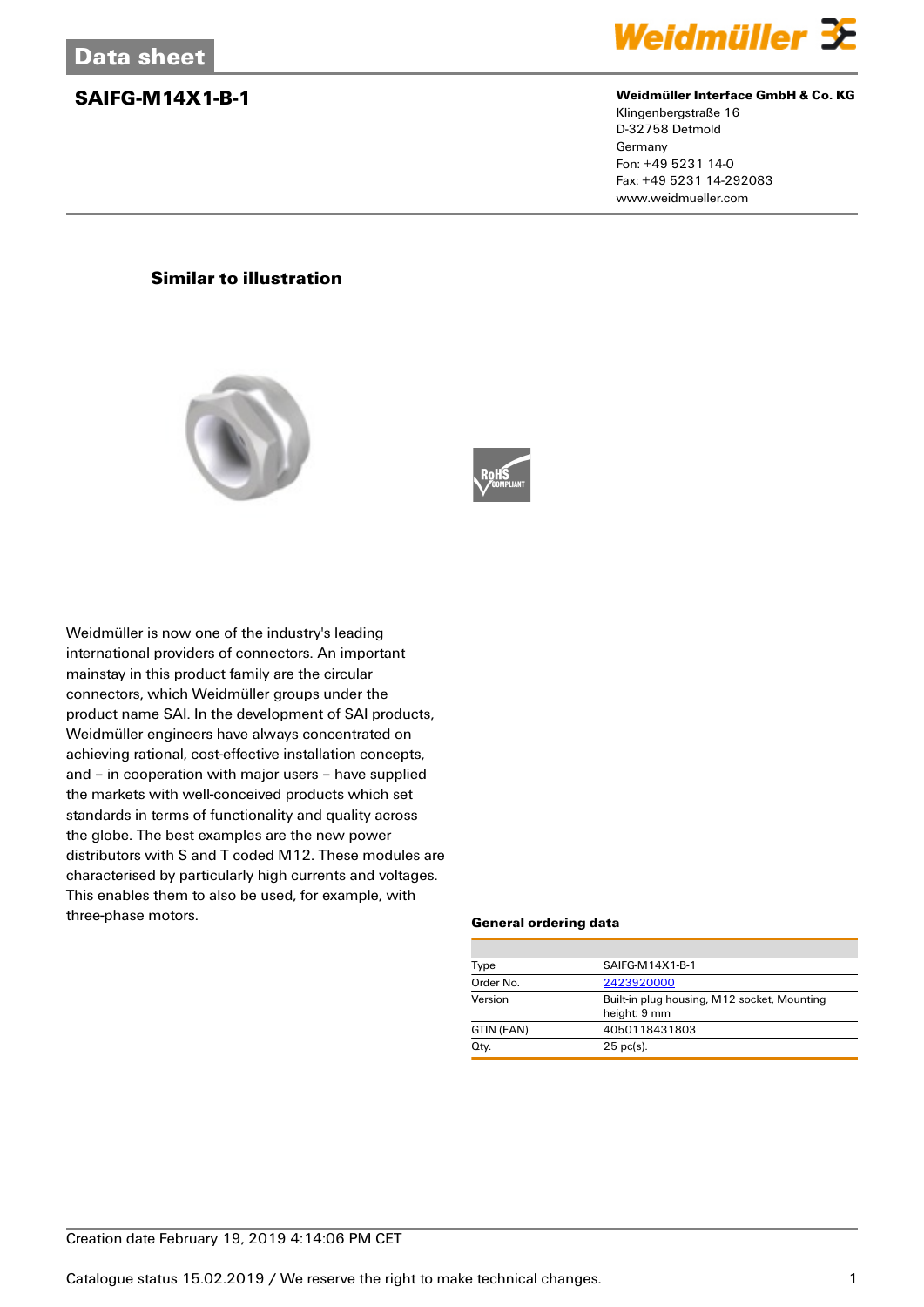# **Technical data**



## **SAIFG-M14X1-B-1 Weidmüller Interface GmbH & Co. KG**

Klingenbergstraße 16 D-32758 Detmold Germany Fon: +49 5231 14-0 Fax: +49 5231 14-292083

| <b>Dimensions and weights</b>                  |                          |                          |                 |  |  |
|------------------------------------------------|--------------------------|--------------------------|-----------------|--|--|
|                                                |                          |                          |                 |  |  |
| Net weight                                     | 20 <sub>g</sub>          |                          |                 |  |  |
| <b>Environmental Product Compliance</b>        |                          |                          |                 |  |  |
|                                                |                          |                          |                 |  |  |
| <b>REACH SVHC</b>                              | Lead 7439-92-1           |                          |                 |  |  |
| <b>Technical data of PCB plug-in connector</b> |                          |                          |                 |  |  |
| Coding                                         | none                     | Housing surface          | nickel-plated   |  |  |
| Housings                                       | M12 socket               | Mounting height          | 9 <sub>mm</sub> |  |  |
| Housing main material                          | CuZn                     | <b>Connection thread</b> | M12             |  |  |
| Mounting thread                                | M 14                     | Seal material            | <b>FKM</b>      |  |  |
| <b>System parameters</b>                       |                          |                          |                 |  |  |
|                                                |                          |                          |                 |  |  |
| Pin series quantity                            | 1                        |                          |                 |  |  |
| <b>Classifications</b>                         |                          |                          |                 |  |  |
| <b>ETIM 6.0</b>                                | EC000437                 | eClass 6.2               | 27-26-07-02     |  |  |
| eClass 9.1                                     | 27-44-02-02              |                          |                 |  |  |
| <b>Approvals</b>                               |                          |                          |                 |  |  |
|                                                |                          |                          |                 |  |  |
| <b>ROHS</b>                                    | Conform                  |                          |                 |  |  |
| <b>Downloads</b>                               |                          |                          |                 |  |  |
| Brochure/Catalogue                             | <b>FL FIELDWIRING EN</b> |                          |                 |  |  |
|                                                |                          |                          |                 |  |  |